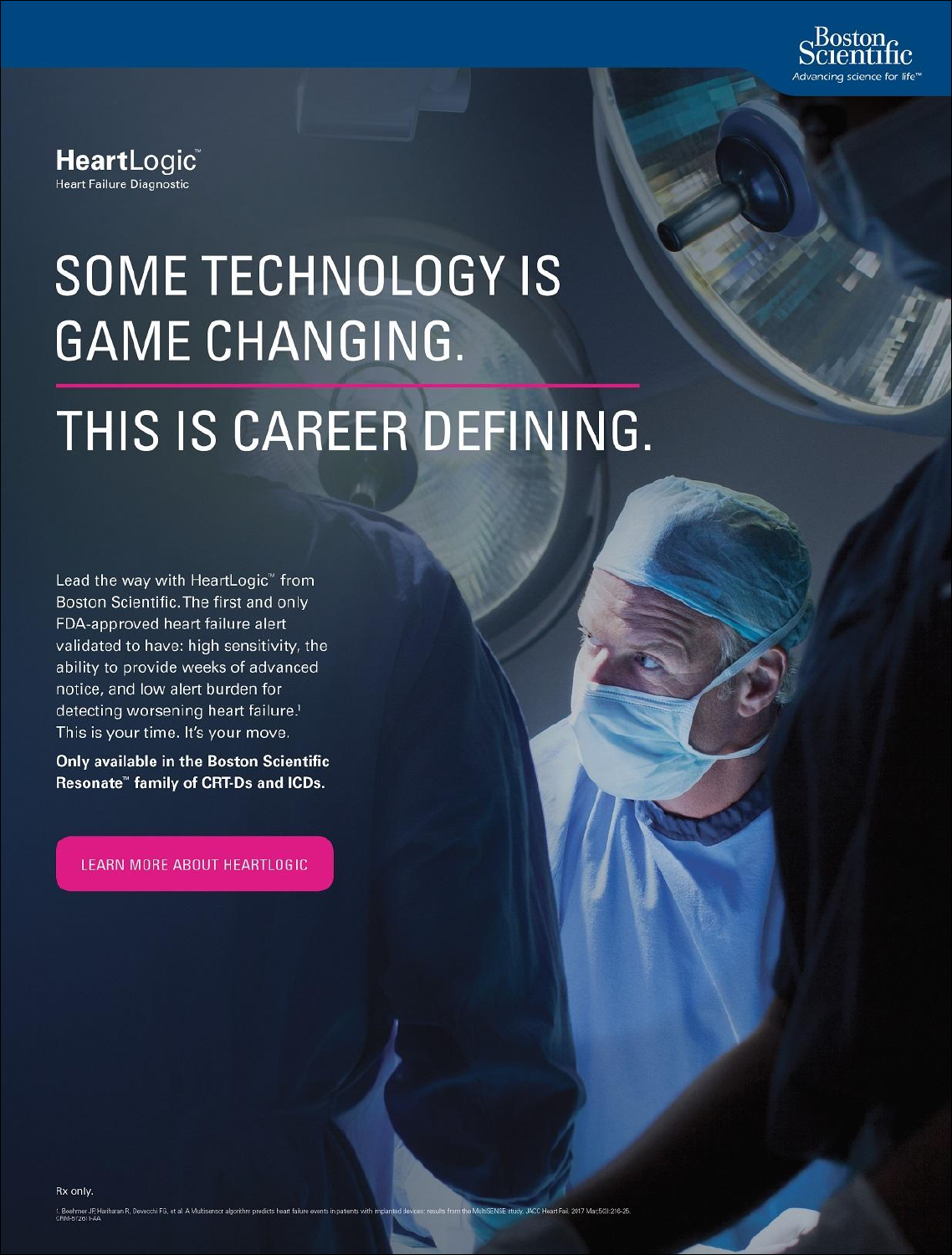# **Pacemaker Malfunctions in Danon's Disease**

ELENA MARRAS, M.D., LUIGI SCIARRA, M.D., MANUELA BOCCHINO, M.D., and PIETRO DELISE, M.D.

From the Department of Cardiology, Santa Maria dei Battuti Hospital, Conegliano, Treviso, Italy

*We describe a case of a 30-year-old man with Danon's disease, an X-linked genetic disorder due to deficiency of lysosomal-associated membrane protein 2 with secondary intracytoplasmatic glycogen and autophagic material storage. This disease is characterized by skeletal muscle involvement, mental retardation, ophthalmic abnormalities, and cardiac disease. In this patient, cardiac involvement was characterized by hypertrophic cardiomyopathy in young age, preexcitation, and parossistic atrioventriular block. The patient underwent to an implantable cardioverter defibrillator implantation for conduction disorders and for primary prevention of sudden death, a frequent event in Danon's disease. This case report describes cardiac involvement with conduction disorders and multiple pacemaker malfunctions in Danon's disease. (PACE 2008; 31:125–128)*

## *electrocardiogram***,** *pacing*

#### **Case Report**

A 30-year-old man was admitted to our hospital because of syncope. He was affected by Danon's disease with relevant cardiac disease characterized by hypertrophic cardiomyopathy (HCM) diagnosed in young age. The patient's mother was also affected by Danon's disease and she underwent heart transplantation because of refractory heart failure. Danon's disease was diagnosed in both cases with muscular biopsy, which revealed typical vacuolar myopathy with glycogen content and with immunohistochemical analysis that showed deficiency of lysosomal-associated membrane protein 2 (LAMP-2 protein).

One month earlier, he underwent ICD implantation (Medtronic Intrinsic 7288, Minneapolis, MN, USA) in another hospital for parossistic paroxysmal complete atrioventricular heart block (AV block) and because of high risk of sudden death in this disease. Because of transient AV block, the antibradycardia therapy was programmed in DDD pacing with minimal ventricular pacing (MVP) activated. MVP is a new algorithm (Medtronic) that reduces unuseful ventricular pacing in patients with spontaneous rhythm and episodes of AV block (AAI pacing with DDD backup if AV block occurs).

One month after device implantation, the patient was admitted to our hospital because of sudden onset of dyspnea and profuse sweating. He was pale, he had mild muscle weakness, marked myopia and serum creatine kinase, and aspartate transaminase and alanine aminotransferase were increased. Electrocardiogram (ECG) at emergency room showed sinus rhythm, 2:1 AV block, Wolff-Parkinson-White (WPW) pattern, left ventricular hypertrophy, ventricular pacing failure, and oversensing of T-wave (Fig. 1). The echocardiogram showed hypertrophic cardiomyopathy with maximum of 20 mm of septal thickness, normal ejection fraction, and ventricular diameter. Subsequent implantable cardioverter defibrillator (ICD) control revealed high ventricular pacing threshold, normal atrial and ventricular sensing, paced rhythm < 1%. No lead dislodgement was found at chest X-ray. Therefore, the patient underwent ventricular lead revision and replacement in another site because of high threshold in apex. Antibradycardia therapy was programmed in DDD and minimal ventricular pacing was activated.

Six months later, the patient was readmitted to our hospital because of syncope. ECG showed P-synchronous pacing with 2:1 AV block (Fig. 2). The AV block was transient and at ICD control, during ventricular pacing threshold, intracardiac electrogram (EGM) recorded from bipolar ring revealed high and different T-wave morphology with secondary inappropriate ventricular sensing only in paced complexes (oversensing of T-wave) (Fig. 3). To remove oversensing of T-wave, we tested reduction of ventricular sensitivity, but oversensing disappeared only with long ventricular refractory period (VRP was programmed at 300 ms). As upper rate in dual-chamber pacing with long VRP was low and in consideration of the presence of paroxysmal AV block (the total paced rhythm  $was < 1\%$ ), in order to avoid T-wave oversensing, we programmed VRP at 300 ms and brady therapy backup VVI 40 bpm. One month later, the AV block evolved in symptomatic stable complete AV block. The device was then programmed in dualchamber pacing, with VRP 300 ms and lower upper rate.

<sup>C</sup> 2008, The Authors. Journal compilation <sup>C</sup> 2008, Blackwell Publishing, Inc.

Disclosure: none

Address for reprints: Elena Marras, Via Moglianese 47/A, 30030 Peseggia di Scorzé-VE Italy. Fax: +39-178-220-6175; e-mail: elena.marras@alice.it

Received November 1, 2006; revised March 28, 2008; accepted April 24, 2007.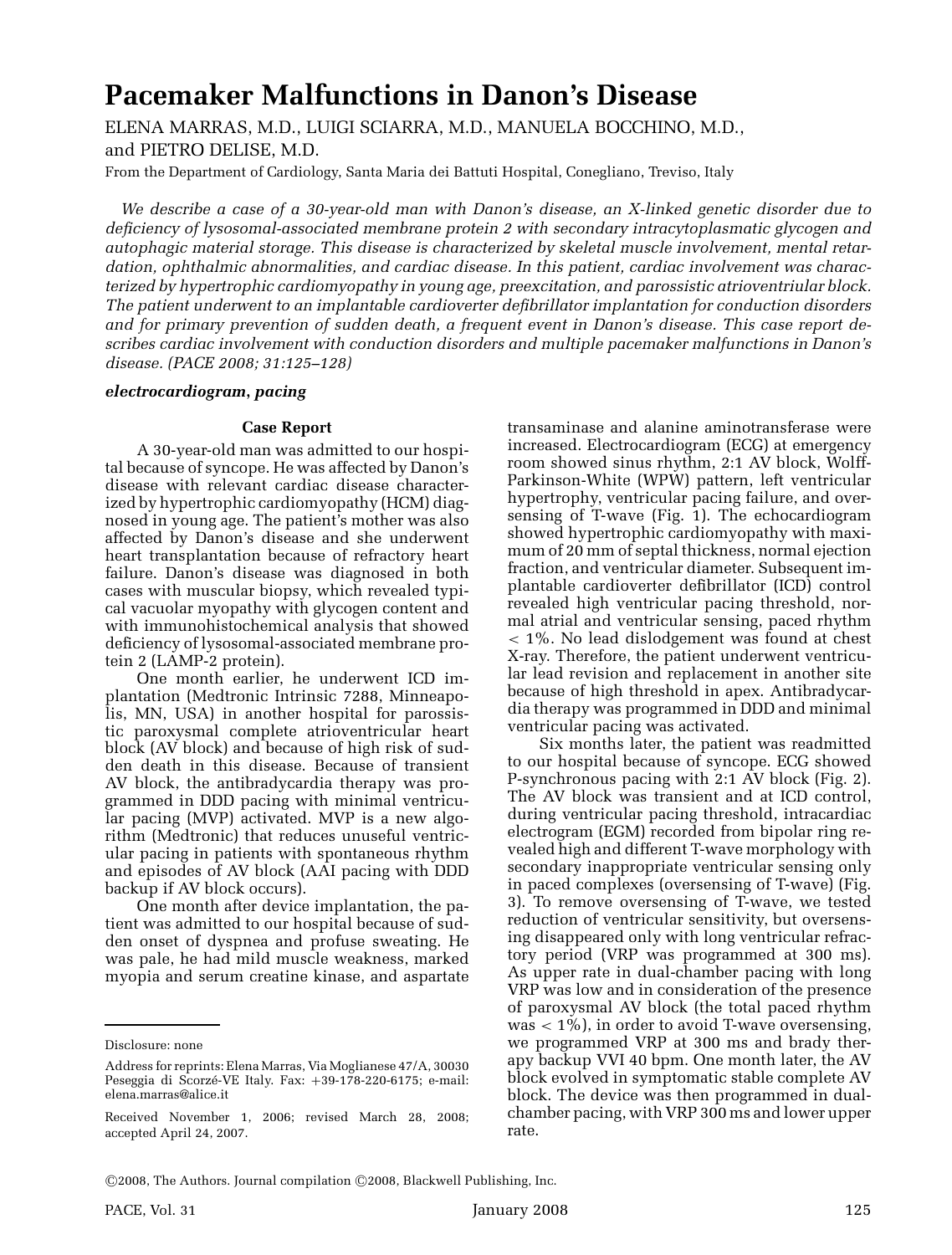

**Figure 1.** *Spontaneous ECG rhythm in emergency room: sinus rhythm with 2:1 AV block, preexcitation-like aspect, left ventricular hypertrophy, ventricular pacing failure (after conducted P-wave an inconstant ventricular spike is observed with pseudofusion complexes), and oversensing of T-wave in spontaneous complexes (after nonconducted P-wave no ventricular spike is observed). Preexcitation was mimicked by short PR and by slurring of the initial portion of QRS. 2:1 AV block excluded WPW syndrome and preexcitation is probably due to hypertrophic cardiomyopathy or to enhanced AV nodal conduction.*

At eight-month follow-up, the patient was asymptomatic for syncope and he complained only for mild dyspnea (like before device implant). He showed stable and complete AV block and no malfunctions in pacemaker therapy were found.

## **Discussion**

Danon's disease is a very rare X-linked genetic disorder due to deficiency of LAMP-2, a glycoprotein of lysosome with secondary intracytoplasmatic glycogen and autophagic material



**Figure 2.** *P-synchronous ventricular pacing with 2:1 AV block. Note wide QRS and giant T-wave of paced complexes.*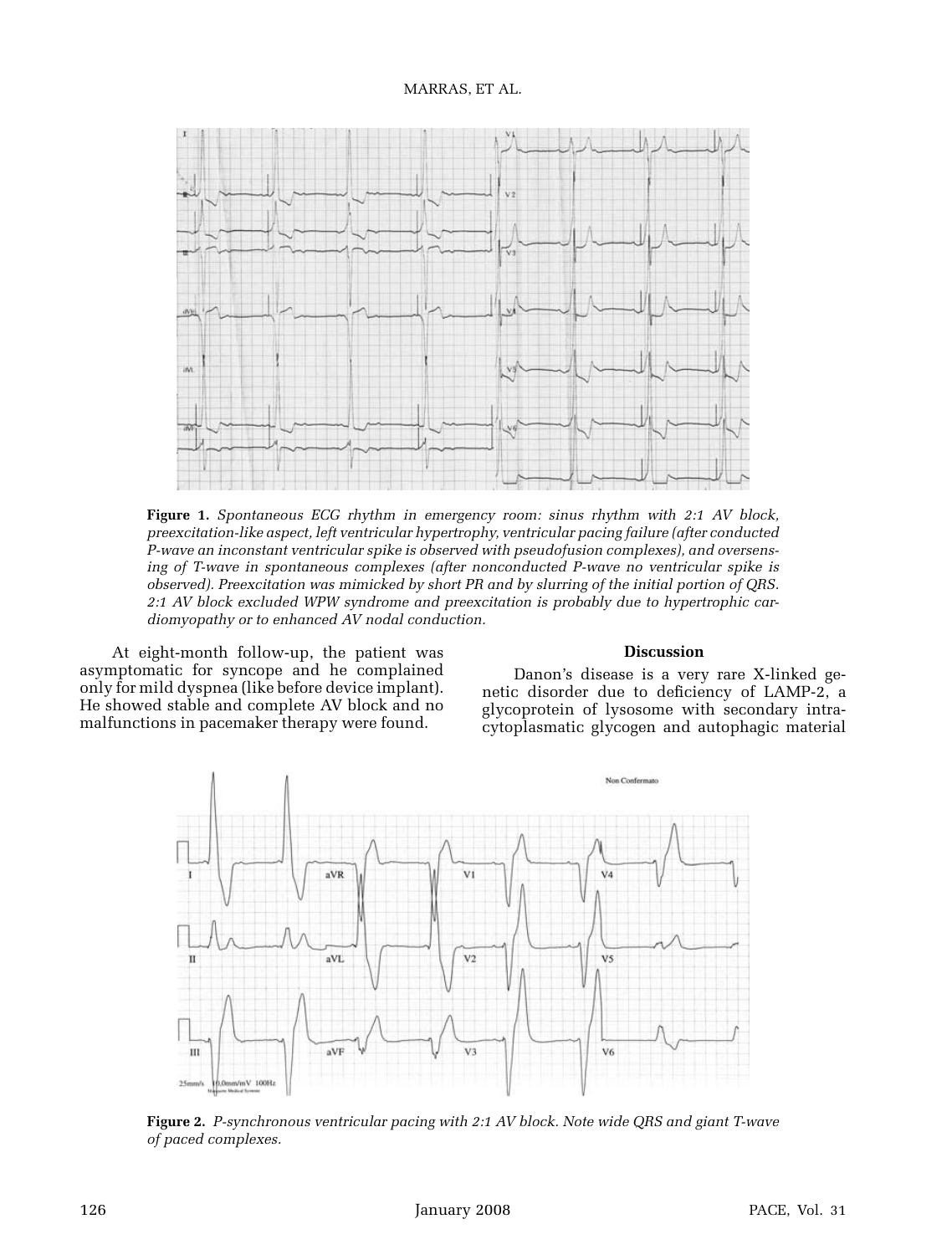

**Figure 3.** *EGM during ventricular pacing (below panel): the first and third beats are paced complexes with oversensing of T-wave. AS* = *atrial sensing; VP* = *ventricular pacing; VS* = *ventricular sensing.*

storage. $1-3$  It is characterized by skeletal muscle involvement with variable myopathy, often serum creatine kinase, aspartate transaminase, and alanine aminotransferase increment, variable mental retardation, ophthalmic abnormalities, and chiefly cardiac disease. Cardiac disorder is determined by HCM, preexcitation, electrical conduction disorder, and heart failure. $4-8$  Sudden death is frequent. The prevalence of Danon's disease in patients with previous diagnosis of HCM is 1%.<sup>9</sup> Diagnosis is based on muscle biopsy showing intracytoplasmatic vacuoles of glycogen and autophagic material and with demonstration of LAMP-2 deficiency by immunohistochemical analysis<sup>2</sup> or by genetic analysis.

Conduction disorders, such as AV block and WPW, were already described in Danon's disease and in other storage diseases (Pompe's disease, Fabry disease, and in glycogen storage cardiomyopathy due to mutations in PRKAG2, the gene encoding for  $\gamma$ 2 subunit of AMP-activated protein kinase). $7-15$  However, in this case report management of AV block was problematic because of multiple pacemaker malfunctions and preexcitation ECG pattern was not related to WPW syndrome. We observed two different kinds of pacemaker malfunctions in this patient. The first malfunction was the high ventricular pacing threshold, likely secondary to the storage disease, since no lead dislodgements were found at chest X-ray. The other

#### **References**

- 1. Danon MJ, Oh SJ, DiMauro S, Manaligod JR, Eastwood A, Naidu S, Schliselfeld LH. Lysosomal glycogen storage disease with normal acid maltase. Neurology 1981; 31:51–57.
- 2. Ichizo Nishino, Jin Fu, Kurenai Tanji, Takeshi Yamada, Sadatomo Shimojok, Tateo Koori, Marina Mora, et al. Primary LAMP-2 de-

malfunction was the oversensing of giant T-wave only in paced complexes and was observed only after the development of stable complete AV block.

Notably, WPW pattern (shortened PR interval, delta wave, and widened QRS) in glycogen storage diseases is considered to be due to the presence of a bypass tracts, enhanced AV nodal conduction, fasciculoventricular connections, or ventricular conduction disease.<sup>7,10–11</sup> Recently, the WPW pattern is considered due to the presence of a bypass tracts produced by disruption of the annulus fibrosis by glycogen-filled myocites.<sup>16</sup> In this case, the contemporaneous presence of AV block and WPW pattern excludes the presence of bypass tract, and thus preexcitation-like conduction is probably due to enhanced AV nodal conduction or HCM.

# **Conclusion**

Danon's disease is a rare disorder with important cardiac involvement in young patients. Hypertrophic cardiomyopathy in young people, heart failure, and sudden death are frequently observed. Electrical disturbances are also frequent and represented by preexcitation and conduction disorders. Preexcitation is not always due to the presence of bypass tract, but may be secondary to hypertrophic cardiomyopathy or enhanced AV nodal conduction. In this disease, management of conduction disorders may be troublesome, because of multiple pacemaker malfunctions.

ficiency causes X-linked vacuolar cardiomyopathy and myopathy (Danon disease). Nature 2000; 406:906.

<sup>3.</sup> Mattei MG, Matterson J, Chen JW, Williams MA, Fukuda M. Two human lysosomal membrane glycoproteins, h-lamp-1 and h-lamp-2, are encoded by genes localized to chromosome 13q34 and